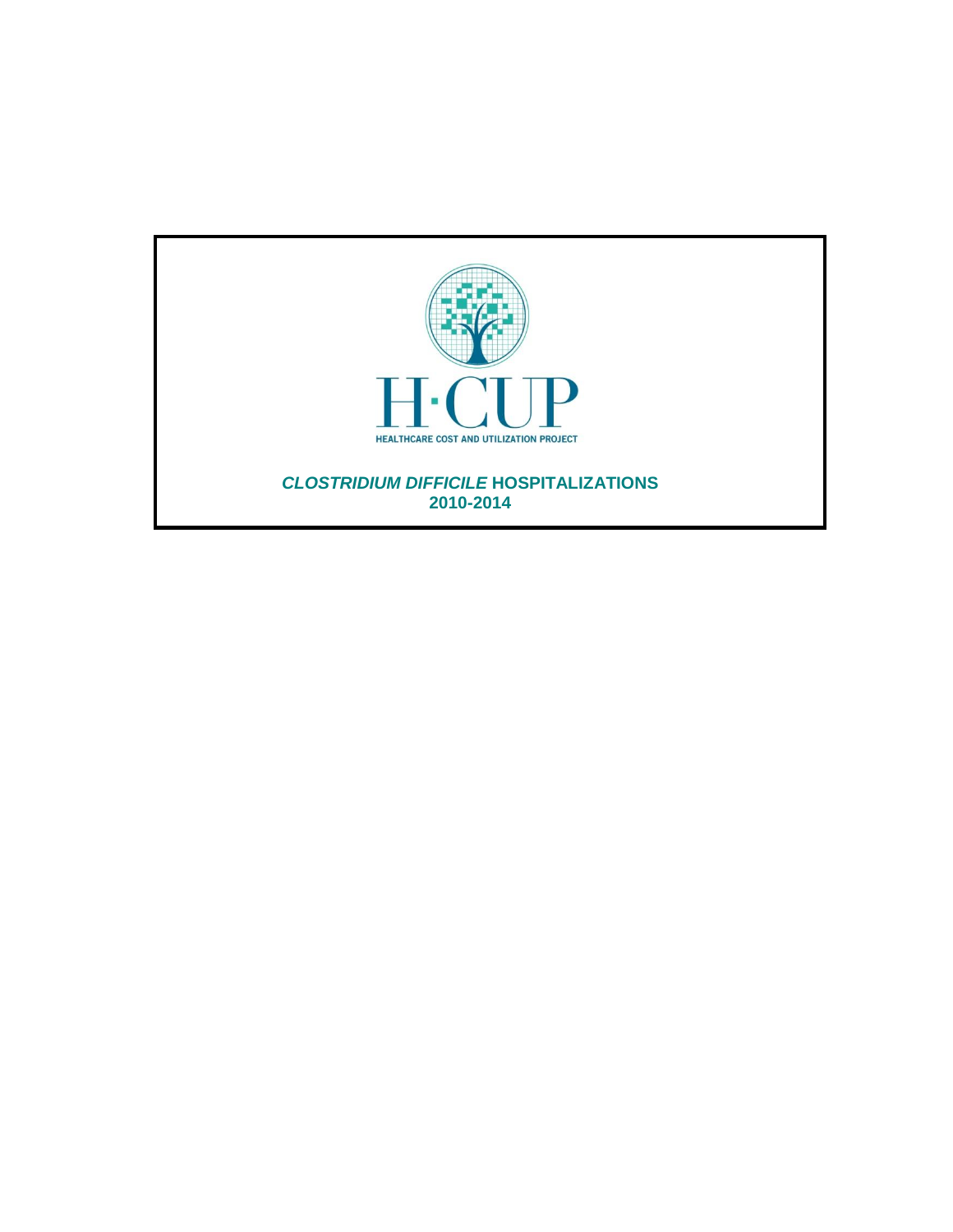# **Table of Contents**

|                                                                                       | .10        |
|---------------------------------------------------------------------------------------|------------|
|                                                                                       |            |
| Appendix IIII: Data Tables for Annual Rates of CDI Stays per 1,000 Adult, Nonmaternal | <u>.12</u> |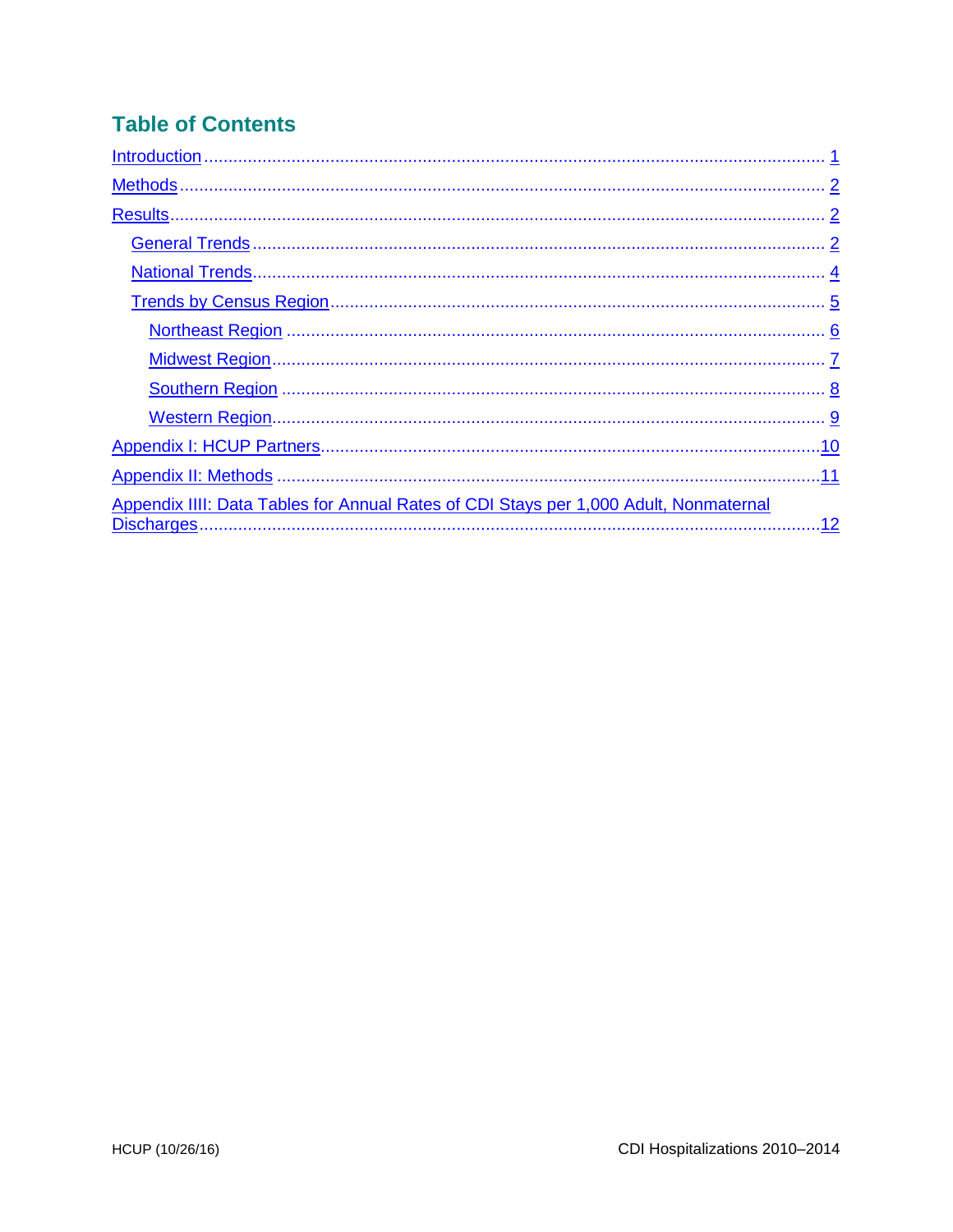#### <span id="page-2-0"></span>**INTRODUCTION**

Healthcare-associated infections are a threat to patient safety and have become a common complication of modern health care with 1 in 25 inpatients having an infection related to hospital care.<sup>1</sup> In 2009, the Department of Health and Human Services (HHS) identified key actions needed to achieve and sustain progress in protecting patients from the transmission of serious and, in some cases, deadly infections in the *National Action Plan to Prevent Health Care-Associated Infections: Road Map to*  Elimination.<sup>1</sup> The response to this call to action has been seen at the Federal, State, and local levels.

The present report, funded by the Agency for Healthcare Research and Quality (AHRQ), focuses on the burden to hospitals of one type of healthcare-associated infection—*Clostridium difficile* infection (CDI). CDI may develop during the process of a patient's treatment for medical or surgical conditions in health care settings, including hospitals, clinics, nursing homes, and other health facilities.<sup>2,3</sup> CDI also may be acquired in the community.<sup>4,5</sup>

CDI includes a broad spectrum of illnesses, ranging from uncomplicated diarrhea in its mildest form to its most severe manifestation of fulminant sepsis. CDI is recognized as a main cause of diarrhea in health care facilities, where it has been associated with excess lengths of stay and substantial increases in health care costs.<sup>6</sup> CDI transmission occurs primarily via the hands of health care personnel or from a contaminated environment. A well-established risk factor for CDI is previous antimicrobial therapy, which may suppress the normal flora of the colon and allow growth of CDI after exposure occurs. Treatment of severe cases may require a colectomy and may result in death.

Timely information on the burden of CDI cases in the inpatient setting provides analysts and policymakers with baseline information and helps illustrate the need for quality improvement efforts. Therefore, information about national and regional trends in the prevalence of adult inpatient discharges with CDI is presented in this report.

 $\overline{a}$ 

<sup>&</sup>lt;sup>1</sup> Details of the HHS Action Plan are available at the Office of Disease Prevention and Health Promotion. Overview of Health Care-Associated Infections. Last updated October 26, 2016. [http://www.hhs.gov/ash/initiatives/hai/actionplan/.](http://www.hhs.gov/ash/initiatives/hai/actionplan/) Accessed August 25, 2016.

<sup>2</sup> Centers for Disease Control and Prevention. Vital Signs: Stopping *C. difficile* Infections. CDC Features. March 2012. [http://www.cdc.gov/vitalsigns/hai/stoppingcdifficile/.](http://www.cdc.gov/vitalsigns/hai/stoppingcdifficile/) Accessed August 25, 2016.

<sup>3</sup> Centers for Disease Control and Prevention. Vital signs: preventing *Clostridium difficile* infections. Morbidity and Mortality Weekly Report. 2012 March 9;61(09):157-62.

<sup>4</sup> Centers for Disease Control and Prevention. Surveillance for community-associated *Clostridium difficile*—Connecticut, 2006*.* Morbidity and Mortality Weekly Report. 2008 April 4;57(13);340-3*.* 

<sup>&</sup>lt;sup>5</sup> Kuntz JL, Chrischilles EA, Pendergast JF, Herwaldt LA, Polgreen PM. Incidence of and risk factors for community-associated Clostridium difficile infection: a nested case-control study. BMC Infectious Diseases. 2011 Jul 15;11:194.

<sup>&</sup>lt;sup>6</sup> Dubberke ER, Reske KA, Olsen MA, McDonald LC, Fraser VJ. Short- and long-term attributable costs of Clostridium difficile-associated disease in nonsurgical inpatients. Clinical Infectious Diseases. 2008 Feb 15;46(4):497-504.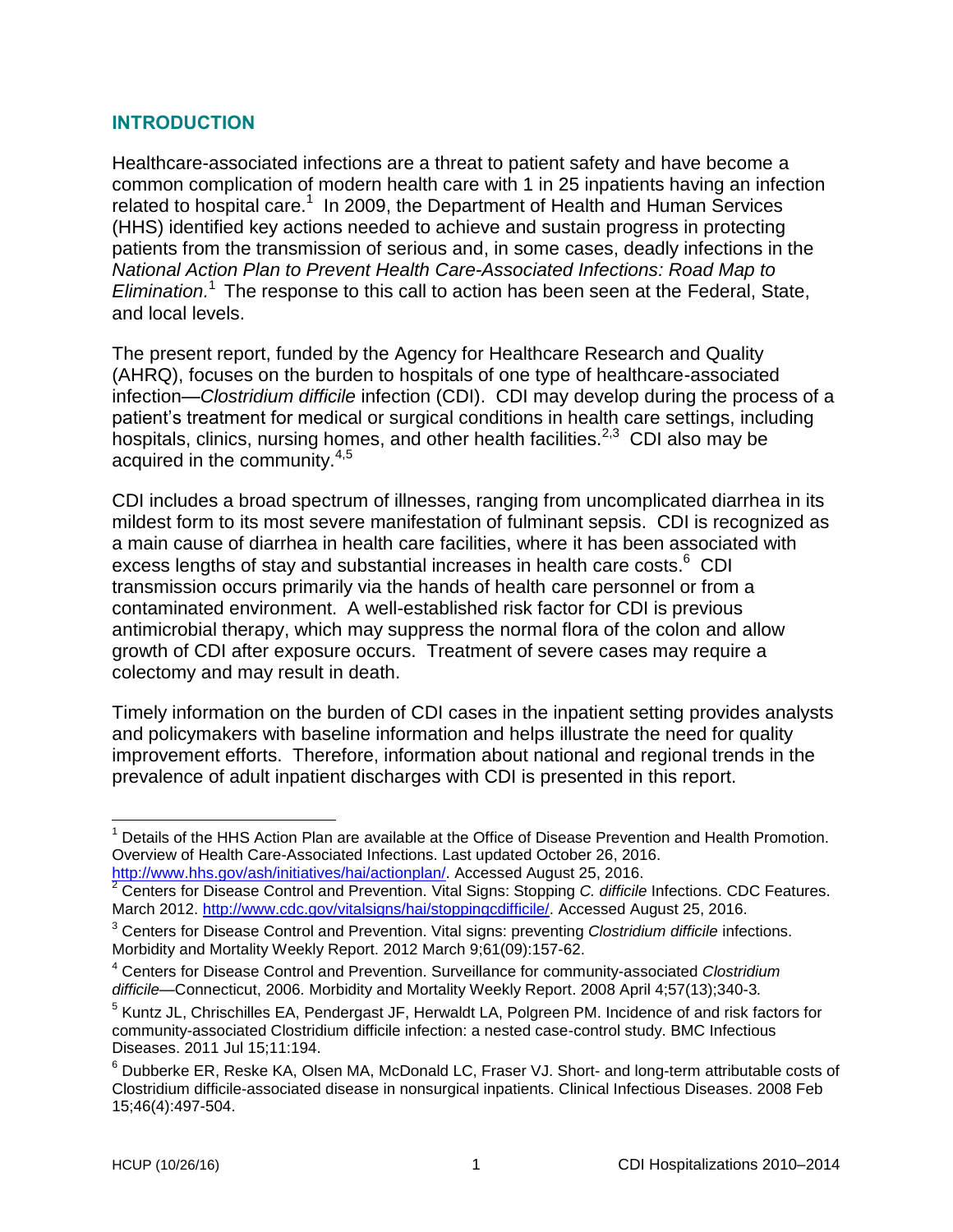Longitudinal inpatient discharge data from the Healthcare Cost and Utilization Project (HCUP) sponsored by AHRQ were used to provide quarterly and annual estimates of CDI hospitalization rates from 2010 through 2014. HCUP includes the largest collection of longitudinal hospital care data in the United States, with all-payer, encounter-level information beginning in 1988. The 2014 HCUP State Inpatient Databases (SID) encompass about 95 percent of all U.S. community hospital discharges, made possible by the data collection efforts of State data organizations, hospital associations, private data organizations, and the Federal government. The list of Partner organizations that contribute to HCUP databases is available in Appendix I.

#### <span id="page-3-0"></span>**METHODS**

This analysis uses the HCUP SID from 2010 through 2014 from 41 States and the District of Columbia. CDI hospitalizations were identified by the International Classification of Diseases, Ninth Revision, Clinical Modification (ICD-9-CM) diagnosis code of intestinal infections due to *Clostridium difficile* (008.45), which were reported as either the principal or secondary diagnosis. An evaluation of surveillance for CDI in 2003 found high sensitivity (78 percent) and specificity (99.7 percent) when using ICD-9-CM codes.<sup>7</sup> This study was based on one hospital. Coding practices vary across hospitals and States, thereby affecting generalization of the results.

Rates were calculated as the number of CDI hospitalizations for adults per 1,000 adult, nonmaternal discharges treated in community, nonrehabilitation hospitals. CDI cases that resolved without an inpatient stay are not captured in the trends. It should be noted that the origin of the infection may not be the inpatient hospital. It is possible that the CDI infection originated in another type of health care setting, such as a nursing home, or in the community prior to the hospital admission. The SID used for this analysis included a data element that indicated whether the CDI diagnosis was present on admission rather than acquired during the hospital stay. The rates of CDI hospitalizations are reported for all stays related to CDI and also by whether the CDI diagnosis was present on admission or not. Additional details about the methods used for this report are contained in Appendix II.

#### <span id="page-3-1"></span>**RESULTS**

Results are presented for the nation and four Census regions. Trend graphs demonstrate quarterly variation in the rates for 2010 through 2014. Appendix III includes the annual rates.

#### <span id="page-3-2"></span>**General Trends**

National and regional trends showed variation in the rate of CDI stays per 1,000 adult, nonmaternal discharges from 2010 through 2014. The national annual rate of all CDI stays per 1,000 adult, nonmaternal discharges ranged from 12.1 in 2010 to 14.0 in 2014

 $\overline{a}$ 

<sup>7</sup> Dubberke ER, Reske KA, McDonald LC, Fraser VJ. ICD-9 codes and surveillance for *Clostridium difficile*-associated disease. Emerging Infectious Diseases. 2006 Oct;12(10):1576-9.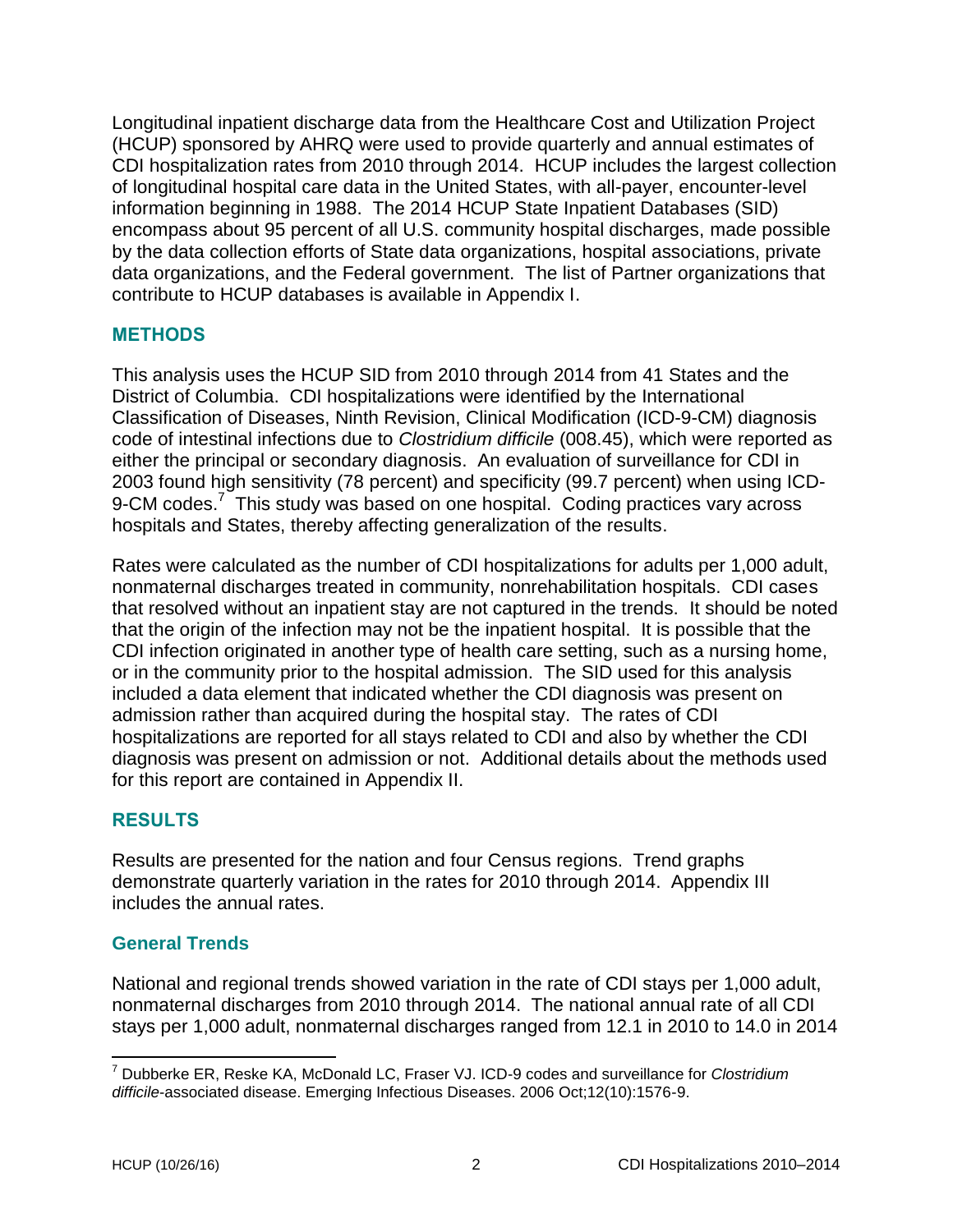(an increase of 15.7 percent). When the CDI diagnosis was present on admission, there was an increase of 19.7 percent in the national annual rate of CDI stays from 2010 through 2014. In contrast, there was an increase of 3.5 percent in the national annual rate of CDI stays when the CDI diagnosis was acquired during the hospitalization. Although this report showed an increase in the rate of CDI hospitalizations, it cannot be determined whether this reflected an increase in unique cases. That distinction is beyond the limits of the data used.

In the Northeast region, the annual rate of all CDI stays was about 14.5 stays per 1,000 adult, nonmaternal discharges from 2010 through 2014, with some quarterly variation. The annual rates of all CDI stays in the other regions in 2010 were lower than the Northeast (Midwest, 12.8; South, 10.9; West, 11.8), but the annual rates in these regions increased by more than 10 percent from 2010 through 2014. In addition, the annual rates when the CDI diagnosis was present on admission increased by more than 15 percent in all regions except the Northeast. Only the Midwest region showed any decrease in the annual rates when the CDI diagnosis was acquired during the hospitalization (-1.0 percent). In the other three regions, the annual rates when the CDI diagnosis was acquired during the hospitalization increased by less than 10 percent (Northeast, 1.0 percent; South, 5.3 percent; West, 9.8 percent).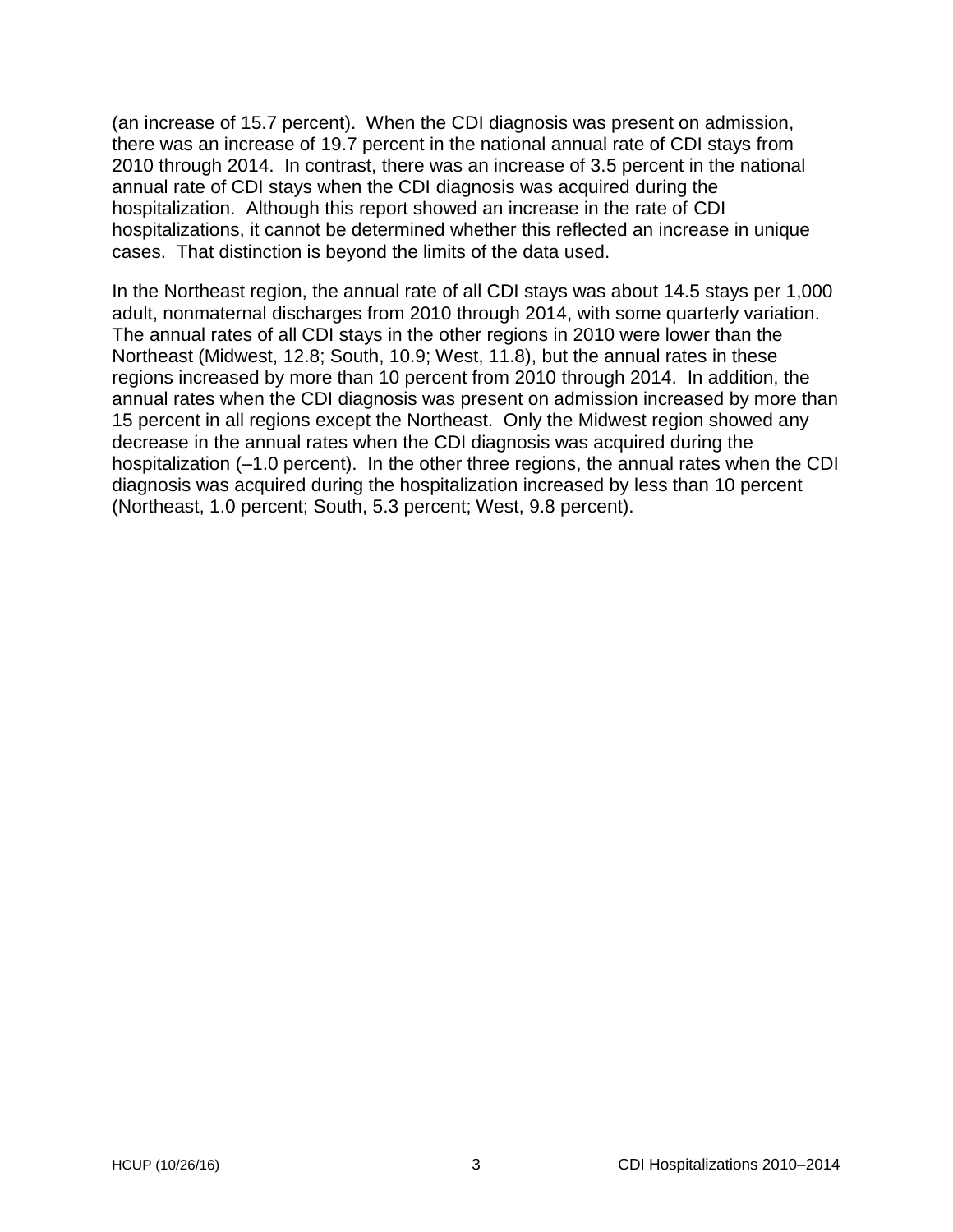## <span id="page-5-0"></span>**National Trends**





**Rates for CDI Stays by Diagnosis Present on Admission**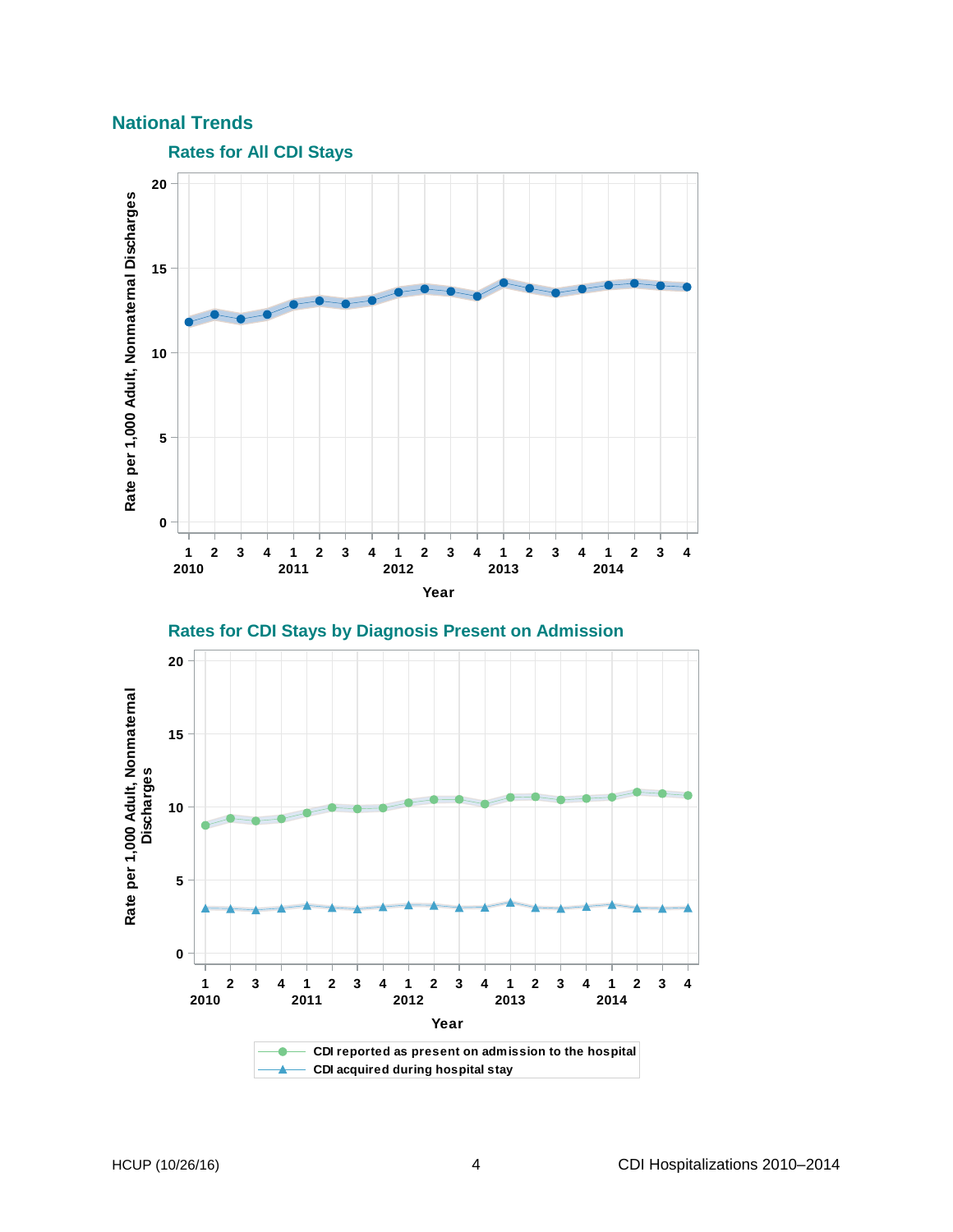## <span id="page-6-0"></span>**Trends by Census Region**

In 2010, the annual rates of *all CDI stays* per 1,000 adult, nonmaternal discharges ranged from 10.9 in the South to 14.1 in the Northeast.

*When the CDI diagnosis was present on admission,* the 2010 annual rates ranged from 8.0 in the South to 10.5 in the Northeast. In 2014, the lowest rate was in the South (10.3) and the highest rate was in the West (11.6).

*When the CDI diagnosis was acquired during the hospitalization,* the 2010 annual rates ranged from 2.8 in the South to 3.6 in the Northeast. In 2014, the lowest rates were in the South and West (3.0) and the highest rate was in the Northeast (3.6).

The following figures show the quarterly rates of CDI stays per 1,000 adult, nonmaternal discharges for the years 2010 through 2014 by Census region.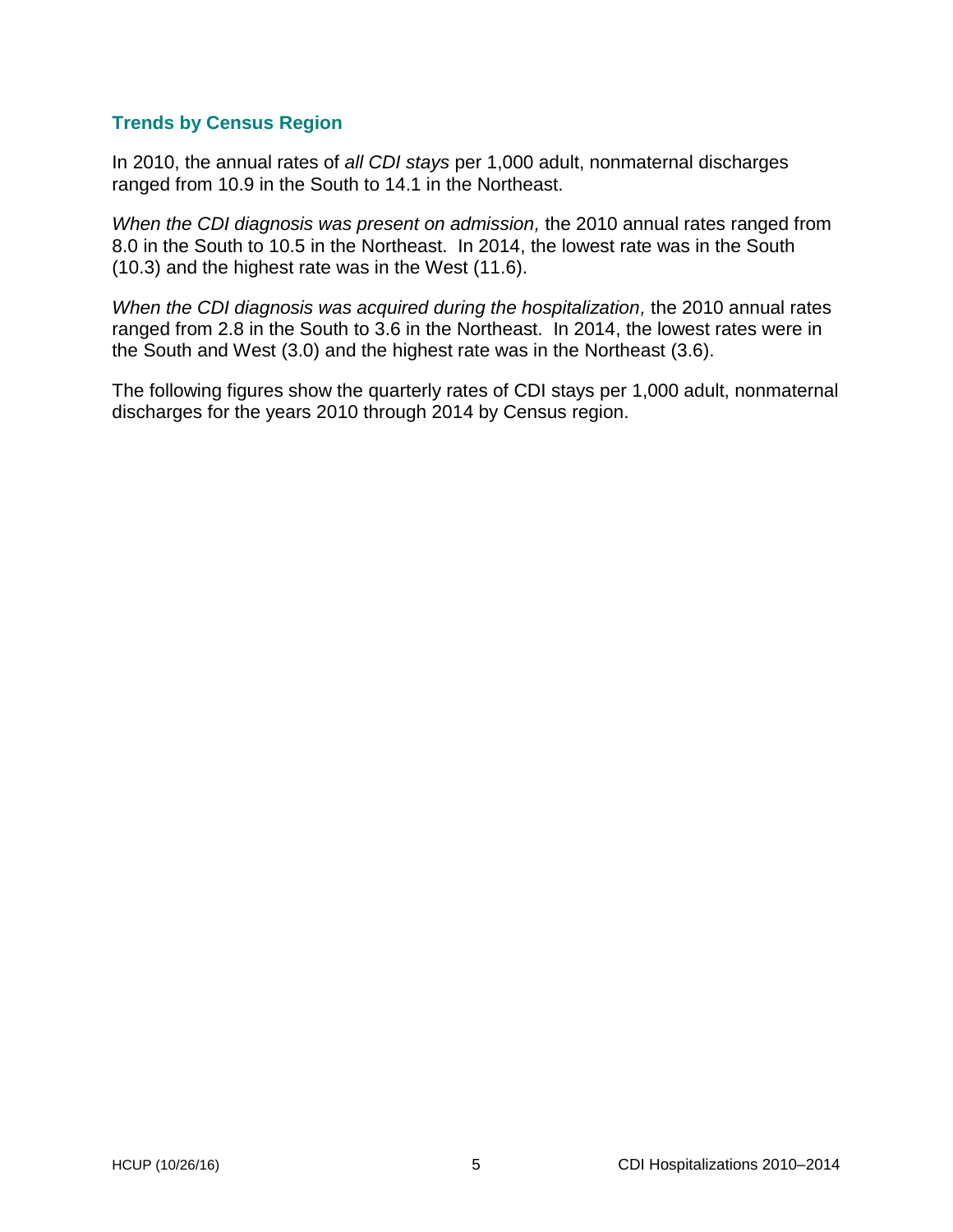<span id="page-7-0"></span>**Northeast Region**



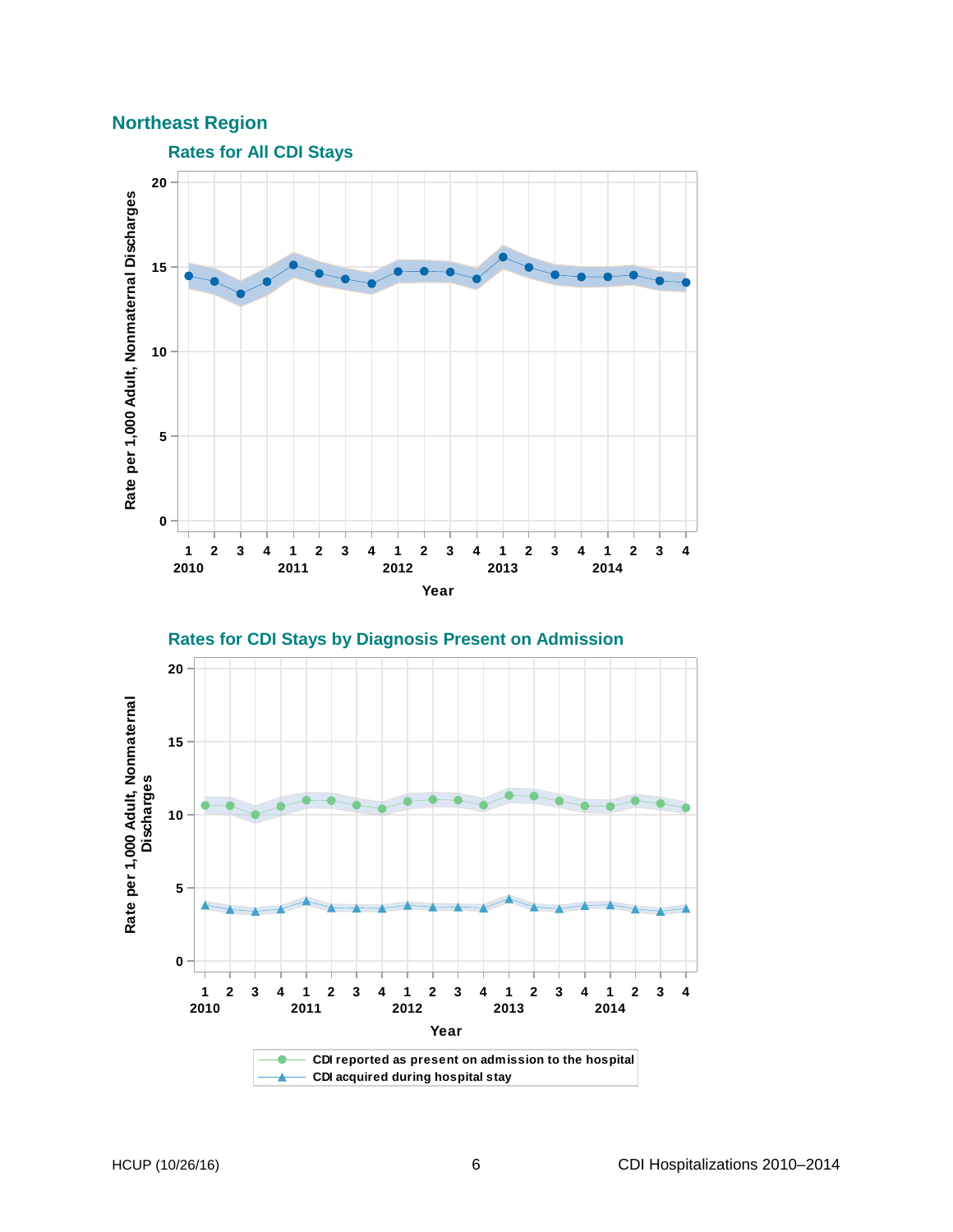<span id="page-8-0"></span>**Midwest Region**



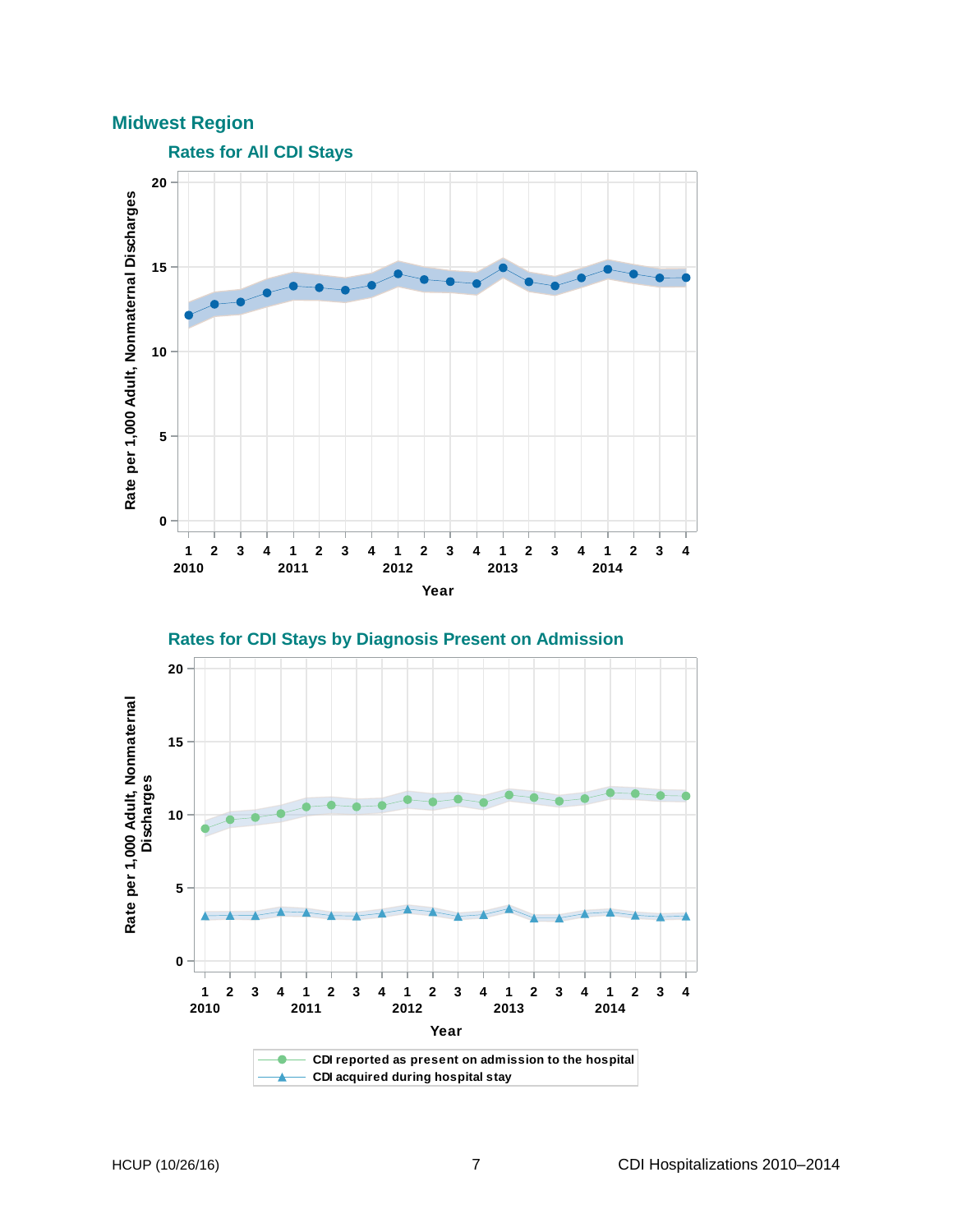# <span id="page-9-0"></span>**Southern Region**





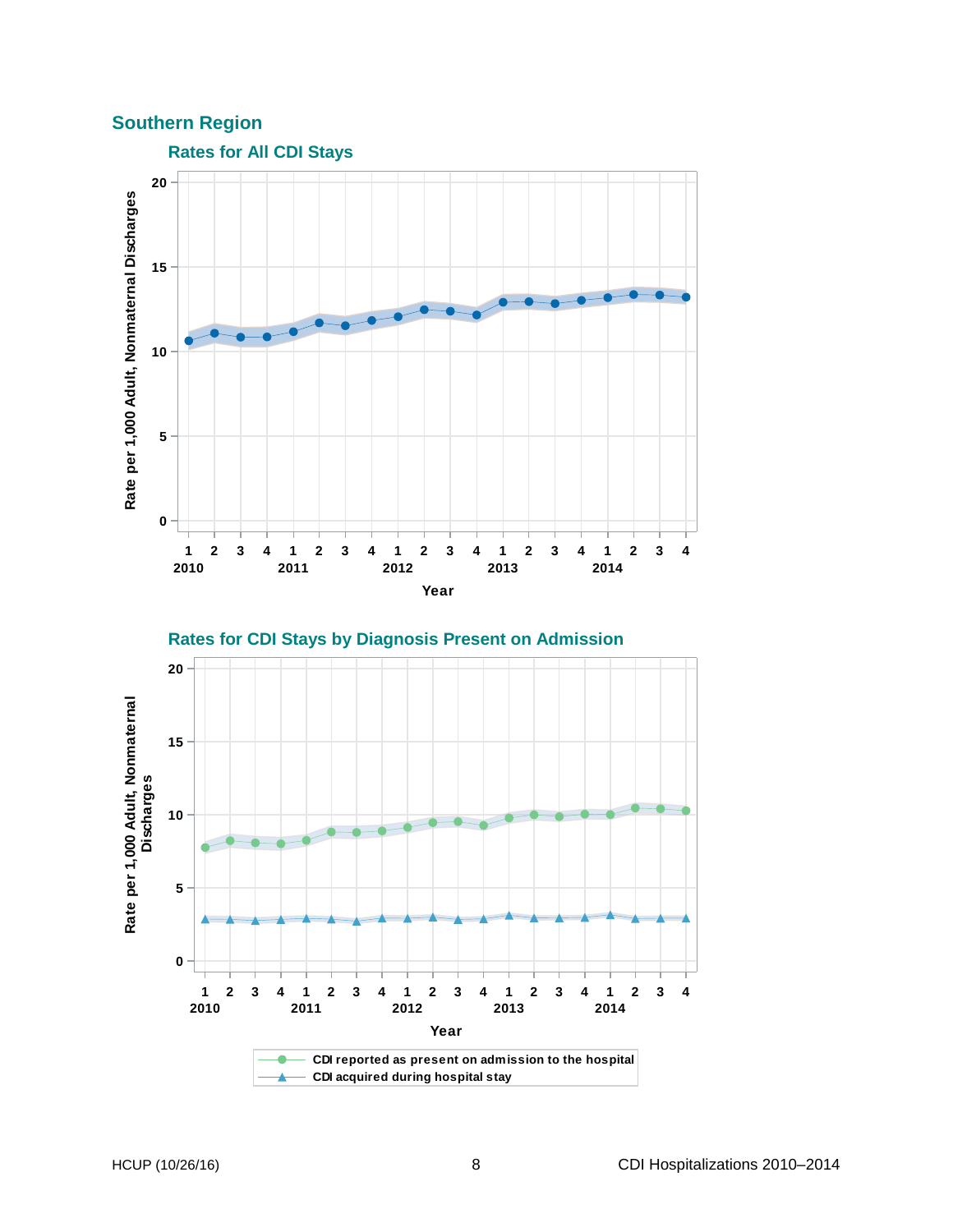<span id="page-10-0"></span>**Western Region**



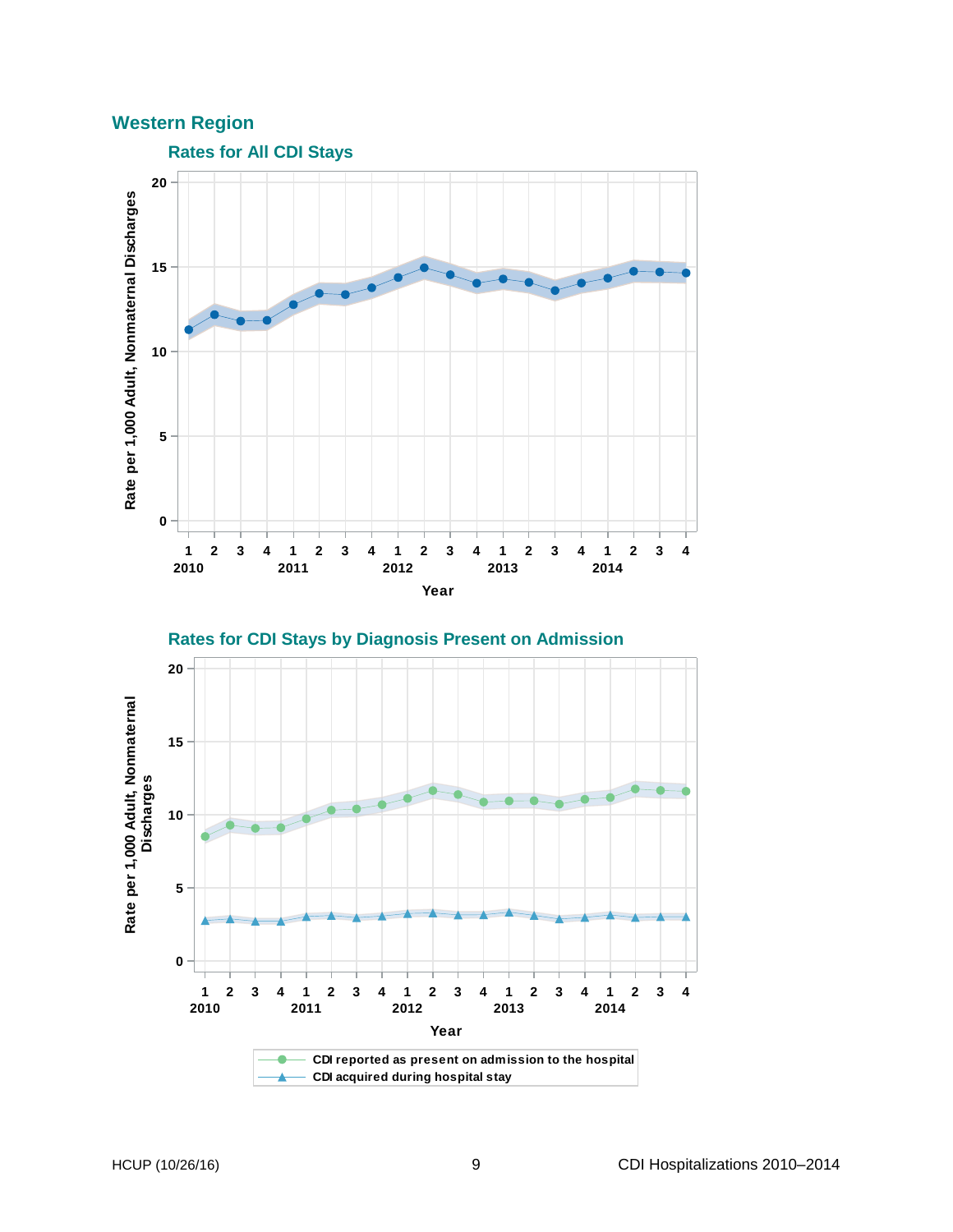# <span id="page-11-0"></span>**APPENDIX I: HCUP PARTNERS**

**Alaska** State Hospital and Nursing Home Association

**Arizona** Department of Health Services

**Arkansas** Department of Health

**California** Office of Statewide Health Planning and Development

**Colorado** Hospital Association

**Connecticut** Hospital Association

**District of Columbia** Hospital Association

**Florida** Agency for Health Care **Administration** 

**Georgia** Hospital Association

**Hawaii** Health Information Corporation

**Illinois** Department of Public Health

**Indiana** Hospital Association

**Iowa** Hospital Association

**Kansas** Hospital Association

**Kentucky** Cabinet for Health and Family **Services** 

**Louisiana** Department of Health and **Hospitals** 

**Maine** Health Data Organization

**Maryland** Health Services Cost Review Commission

**Massachusetts** Center for Health Information and Analysis

**Michigan** Health & Hospital Association

**Minnesota** Hospital Association (provides data for Minnesota and North Dakota)

**Mississippi** Department of Health

**Missouri** Hospital Industry Data Institute

**Montana** MHA - An Association of Montana Health Care Providers

**Nebraska** Hospital Association

**Nevada** Department of Health and Human Services

**New Hampshire** Department of Health & Human Services

**New Jersey** Department of Health

**New Mexico** Department of Health

**New York** State Department of Health

**North Carolina** Department of Health and Human Services

**North Dakota** (data provided by the Minnesota Hospital Association)

**Ohio** Hospital Association

**Oklahoma** State Department of Health

**Oregon** Association of Hospitals and Health **Systems** 

**Oregon** Office of Health Analytics

**Pennsylvania** Health Care Cost Containment Council

**Rhode Island** Department of Health

**South Carolina** Revenue and Fiscal Affairs **Office** 

**South Dakota** Association of Healthcare **Organizations** 

**Tennessee** Hospital Association

**Texas** Department of State Health Services

**Utah** Department of Health

**Vermont** Association of Hospitals and Health Systems

**Virginia** Health Information

**Washington** State Department of Health

**West Virginia** Health Care Authority

**Wisconsin** Department of Health Services

**Wyoming** Hospital Association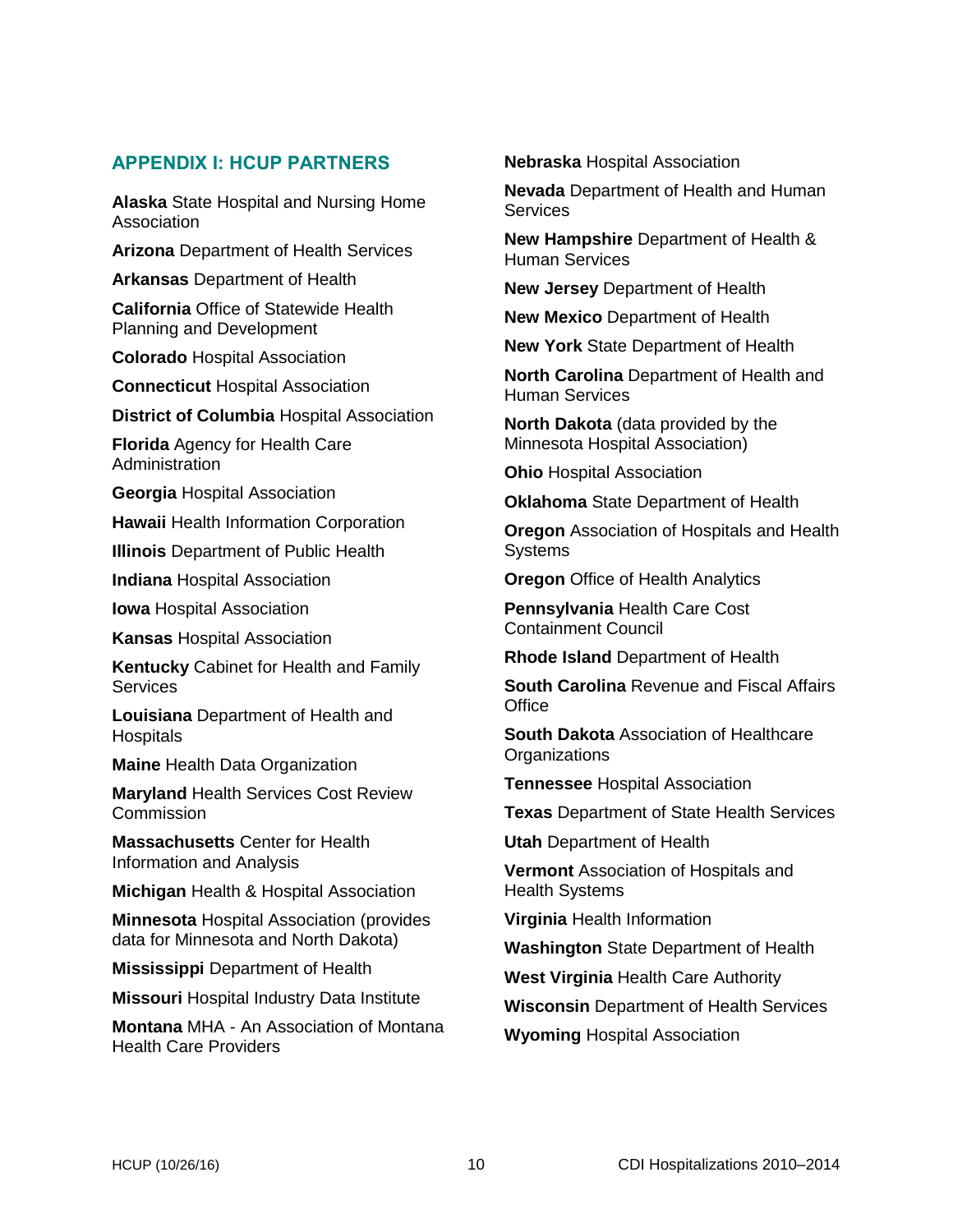## <span id="page-12-0"></span>**APPENDIX II: METHODS**

This section describes the methods employed to calculate national and regional quarterly trends for the rates of *Clostridium difficile* infection (CDI) hospitalizations per 1,000 adult, nonmaternal hospitalizations using the Healthcare Cost and Utilization Project (HCUP) State Inpatient Databases (SID) from 2010 through 2014.

Discharges were limited to those from hospitals that were open during any part of each calendar year and were designated as community hospitals by the American Hospital Association (AHA) Annual Survey of Hospitals. The AHA defines a community hospital as "all nonfederal short-term general and special hospitals, including special childrens' hospitals, whose facilities and services are available to the public."<sup>8</sup> Any community hospitals that the AHA identified as also being rehabilitation hospitals were excluded.

The population at risk included adult, nonmaternal discharges aged 18 years and older. CDI hospitalizations were identified by the International Classification of Diseases, Ninth Revision, Clinical Modification (ICD-9-CM) diagnosis code of intestinal infections due to *Clostridium difficile* (008.45), which were reported as either the principal or secondary diagnosis. Transfers were excluded from the CDI counts and the population at risk.

The analysis was limited to SID that included data elements indicating whether the principal and secondary diagnoses were present on admission (POA) rather than acquired during the hospital stay. There were 41 SID that included the POA data elements in 2014. Because the reporting of POA can vary across hospitals within and across States, the data were edited for consistent coding of POA using a scheme developed by HCUP.<sup>9</sup> There were two discharge-level and three hospital-level edit checks:

- Discharge was missing POA on the principal diagnosis.
- Discharge was missing POA on all secondary diagnoses.
- Hospital reported all diagnoses as present on admission on all discharges.
- Hospital reported POA only on Medicare discharges.
- Hospital had 15 percent or more of total discharges in the year missing POA on all diagnoses.

Discharges and hospitals failing any of the above edit checks were excluded from the analysis. All remaining discharges were used to develop the national and regional rates. Weights were developed within stratum defined by five hospital characteristics (region, teaching status, size based on the number of beds, urban-rural location, and control) using the remaining SID discharges after POA edit checks and counts of total inpatient discharges from the AHA Annual Survey.

\_\_\_\_\_\_\_\_\_\_\_\_\_\_\_\_\_\_\_\_\_\_\_\_\_\_\_\_\_\_\_\_\_\_\_<br><sup>8</sup> American Hospital Association. Glossary. <u>https://www.ahadataviewer.com/glossary</u>/

<sup>&</sup>lt;sup>9</sup> Barrett ML, Owens PL, Bolhack J, Sheng M. Examination of the Coding of Present-on-Admission Indicators in Healthcare Cost and Utilization Project (HCUP) State Inpatient Databases (SID). 2015. HCUP Methods Series Report #2015-06 ONLINE. September 1, 2015. U.S. Agency for Healthcare Research and Quality. Available: [http://www.hcup-us.ahrq.gov/reports/methods/methods.jsp.](http://www.hcup-us.ahrq.gov/reports/methods/methods.jsp)